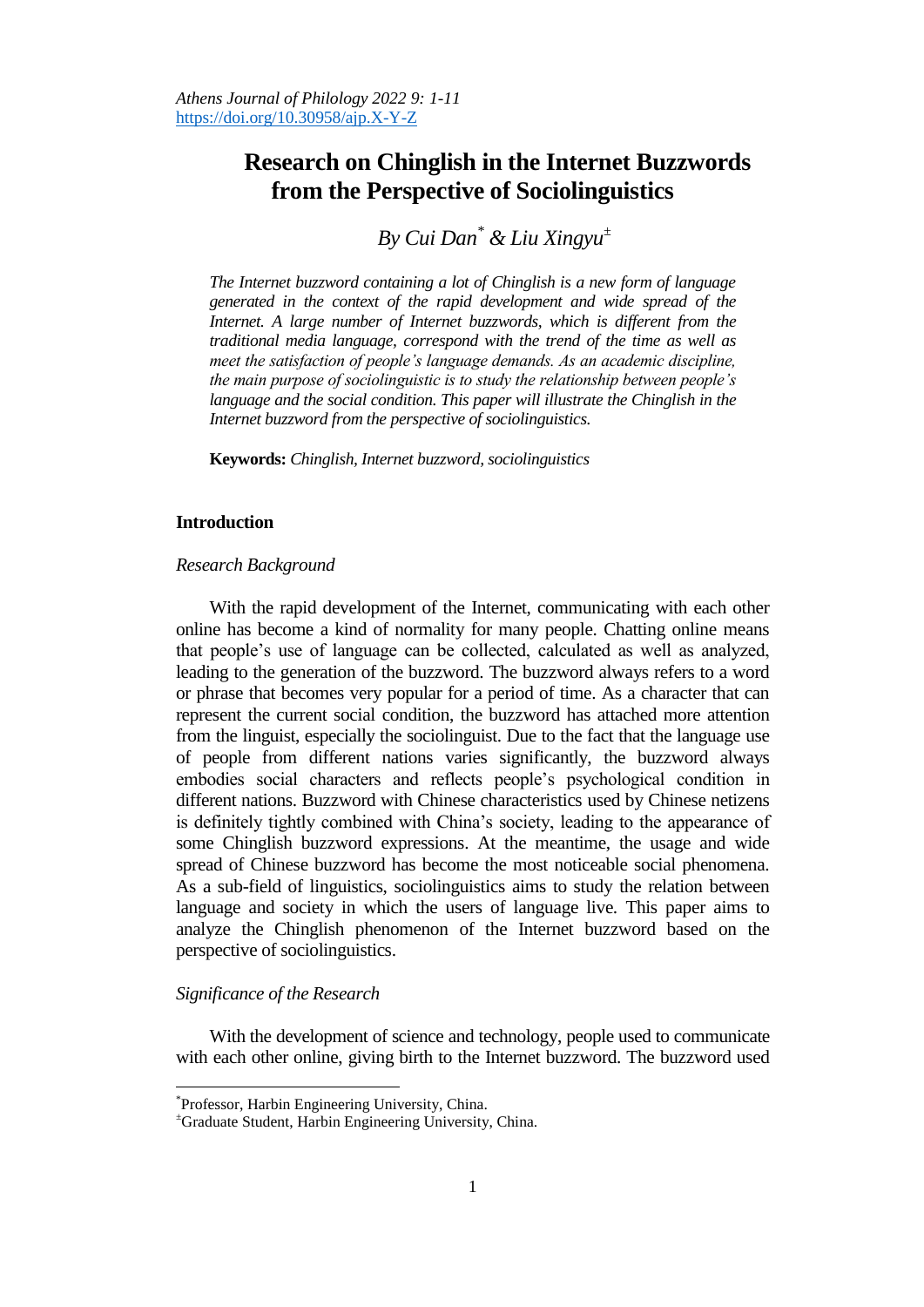by Chinese netizens carries Chinese characteristics which can also reflect the current condition of Chinese society. Through analyzing the semantic and linguistic of Chinese annual Internet buzzwords, people can recognize different periods of social presences as well as the current cultural types in society. With more progress achieved in the society, linguists initiate to realize the significance of analyzing annual buzzwords. Although a number of papers have been published in the general area of the relation between sociolinguistics and Internet buzzwords, little work has been carried out in search of the Chinglish phenomena in Internet buzzword from the perspective of sociolinguistics. Some scholars analyzed the relation between buzzword and sociolinguistics while others explored the reason why Internet buzzword always carries Chinglish phenomena. On the basis of existing literature data, this research paper carries out studies in an effort to explore Chinglish in Internet buzzword with the sociolinguistics theory.

The study can also help us to understand and know the changes of the society as well as a better prediction towards social and linguistic development in the future. Based on the analysis of the relations among these three factors, people can have a more comprehensive understanding of social and cultural life.

## *Organization of the Research*

The first section of this paper explains the brief introduction of this research background and the research significance. The second section composes of three parts. The first part illustrates the definition of buzzword and the Chinglish phenomena in the Internet buzzword. The following part demonstrates the definition and development of sociolinguistics. The third part is the research in exploring the Chinglish Internet buzzword from the perspective of sociolinguistics. The last section is the conclusion.

## **Research on Chinglish in the Internet Catchwords from the Perspective of Sociolinguistics**

## *Internet Buzzword*

#### Definition of the Internet Buzzword

Science and technology have made great strides over the past decade, Internet has become the most frequently used in people's daily life. As technology improves, people's language usage can be recorded, calculated and analyzed, giving the buzzword an opportunity to emerge. Although buzzword has attracted wide attention from sociolinguists, there is still no explicit definitions of it from the perspective of sociolinguistics. According to the dictionary, buzzword always refers to a word or phrase that has become popular especially relating to a certain subject or activity. The English linguist, David Crystal defined the network language in his book "Language and the Internet" (Crystal 2001). He indicates that the network language is a media that appears in the entire internet environment and reflects the unique appearance of the internet. However, Genyuan (2010)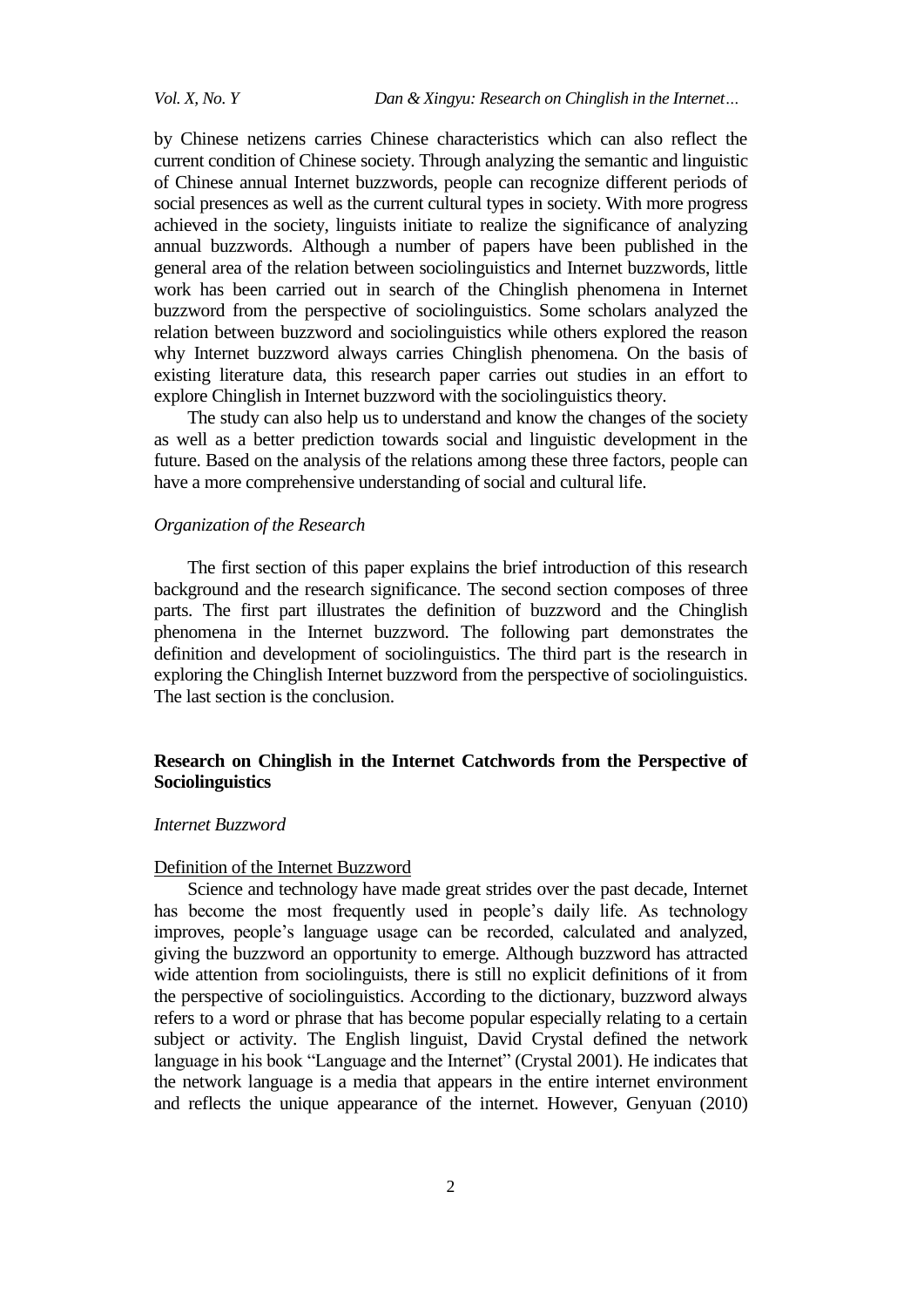argues that "network language" itself is a network line and it originally refers to the computer language in the internet, and also refers to the natural language that have their own characteristics in the internet usage (Genyuan 2010). Nowadays, it generally refers to the latter. Internet buzzwords are the expressions that are popular on the Internet, which is the most active part of the Internet language as well as a customary way of expression by netizens.

Generated from the society, buzzword is the reflection of some certain incidents in the society. As we all know, the emergence of buzzword is based on the current social condition, culture types as well as social changes. The accelerated development of technology gives buzzword an access to spread in a wider range, making it more prominent to illustrate the relation between society and buzzword. Aiming to explore the approach in which did the buzzword reflect the social condition, institutes and scholars initiated to summarize the annual Internet buzzword.

Since 2000, the Global Language Institute has started to use a computer program to track the frequency of English words used on thousands of media outlets, blogs and social media sites around the world to pick the top words each year. Merriam-Webster also selected the word of the year based on how often anonymous users look up words in the online dictionary. The UK's Word of the Year was chosen by the Oxford University Press. By tracking changes in the use of words in the English, the Oxford English Dictionary and the Oxford American Dictionary selected the British and American buzzwords and the word of the year which were the perfect expression towards the condition of the year. In addition, CollinsDictionals.com has chosen 12 words of the year, based on events of each month. Australia's Macquarie Dictionary has also published its Australian version of the word of the year since 2006. In addition to its word of the year, the Macquarie Dictionary will also rank the selected words by subject category, including agriculture, art, politics, science and technology, Internet, sports, etc. The changes in Internet buzzword demonstrate social and cultural transformations.

## The Current Situation of the Internet Buzzword

With the flourish of the Internet era, network buzzword has become popular in the society. In the Internet world, netizens hold different interpretations towards each social event, giving them impetus to accept, spread and even create new Internet buzzwords. Buzzwords are created based on netizens' meaning interpretation, homophonics, abbreviations and mixture of Chinese and English. All these changes have made huge impacts in people's daily language use.

When the buzzword emerged, it was arduous for people to summarize the logic and principle to constitute a buzzword. With the accumulation of buzzwords, linguists realized that semantics, grammar, vocabulary and pronunciation are the four main elements that constitute a buzzword and once one of these factors are altered, the original word's meaning and function could be totally different, laying foundation for the creation of the network buzzword.

With more than 10 years' development and changes of buzzword, a conclusion can be withdrawn: the created buzzword is closely related to entertaining atmosphere, which can be simple, fun and straightforward to reflect people's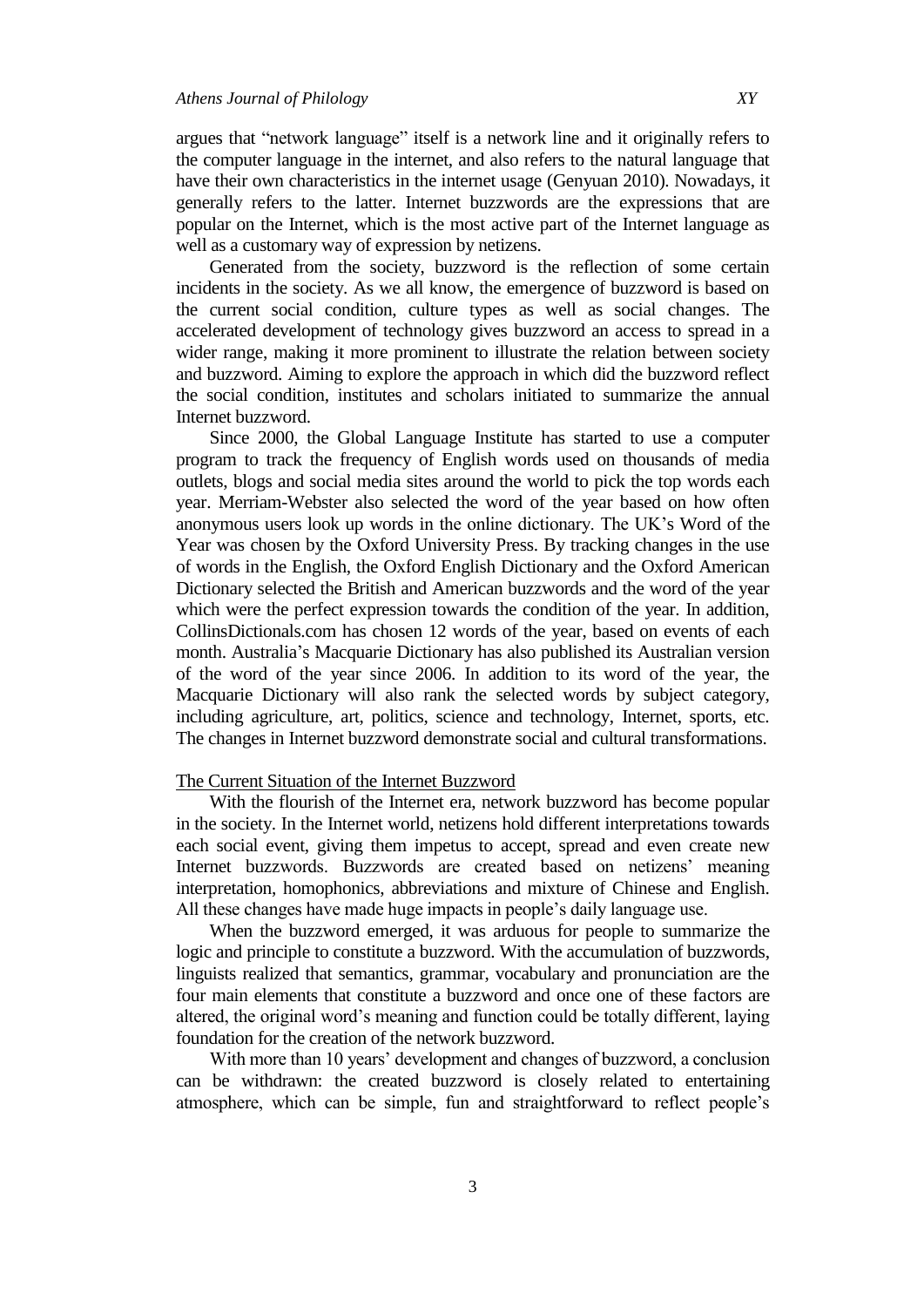emotion, current social condition and people's attitude towards certain incidents. Considering the buzzword from the perspective of linguistics, a unified standard and norm does not exist to form the buzzword which can originate from the films, TV series and social incidents. Thanks to the arbitrary of buzzword's formation, it is hard for elder people to understand the buzzword's deep meaning, accept its unique formation and employ the buzzword in their daily language usage. Taking 蒜泥狠 as an example, which was a classic buzzword generated in 2010 and categorized into 2010 Annual Buzzword. This buzzword originated from the Chinese expression 算你狠, which was most frequently used in the northeast of China to express people's unwillingness towards their rivals while after being altered into 蒜泥狠, this expression was used by Chinese netizens to make sarcasm of the extreme high market price of garlic. All these buzzwords spread widely online, however, interpreting these expressions is challenging for elderly people who do not use the Internet. The communication gap between the youngster and the elder contributes to the gap in using buzzwords. All these aspects combined together formulate the complex current situation of Internet buzzword usage.

## Chinglish in the Internet Buzzword

"Chinglish" is defined as "English with Chinese characteristics" because it stands as the mixture of half English and half Chinese, and is considered to be the "perfect combination" of Chinese grammar and English words. "Chinglish" is different from "Chinese English", which is usually manifested as the irregular expression methods of English learners when they express their thoughts due to the influence of thinking, culture and other factors. And "Chinese English" refers to the language with Chinese cultural connotation complementing to the world corpus which belongs to a part of the world language. The globalization has made great contributions in closely combining the world together, impelling people to learn other countries' language and will finally lead to the mixture between different languages. With the rapid development and wide application of Internet technology, the Internet buzzword goes viral among Chinese netizens, making Chinglish in the Internet buzzword a hot topic in language research discussed by linguists. The Chinglish originates from the social development, which can be understood, comprehended and accepted by people of all ages.

Chinglish, possessing a long history of language development, is a unique language form which can be firstly tracked back to Hong Kong in 1990s. When communicating with foreigners, local residents used to mix Chinese expressions with English words, such as the usage of *long time no see* as a greeting. Whenever two kinds of languages were mentioned, translation must exist as the bridge to connect these two languages and Chinglish's first appearance is in the process of translating Chinese words and phrases into English with Chinese original word order. Taking *mountain people mountain sea* as an example, this is a traditional Chinese expression  $\lambda \mu \lambda \hat{\pi}$ , which is used to describe the crowded people while the Chinglish expression arrange the English word according to the Chinese order. The following phrase of Chinglish is the appearance of network buzzwords. As the Internet technology develops, the utilization of the online software to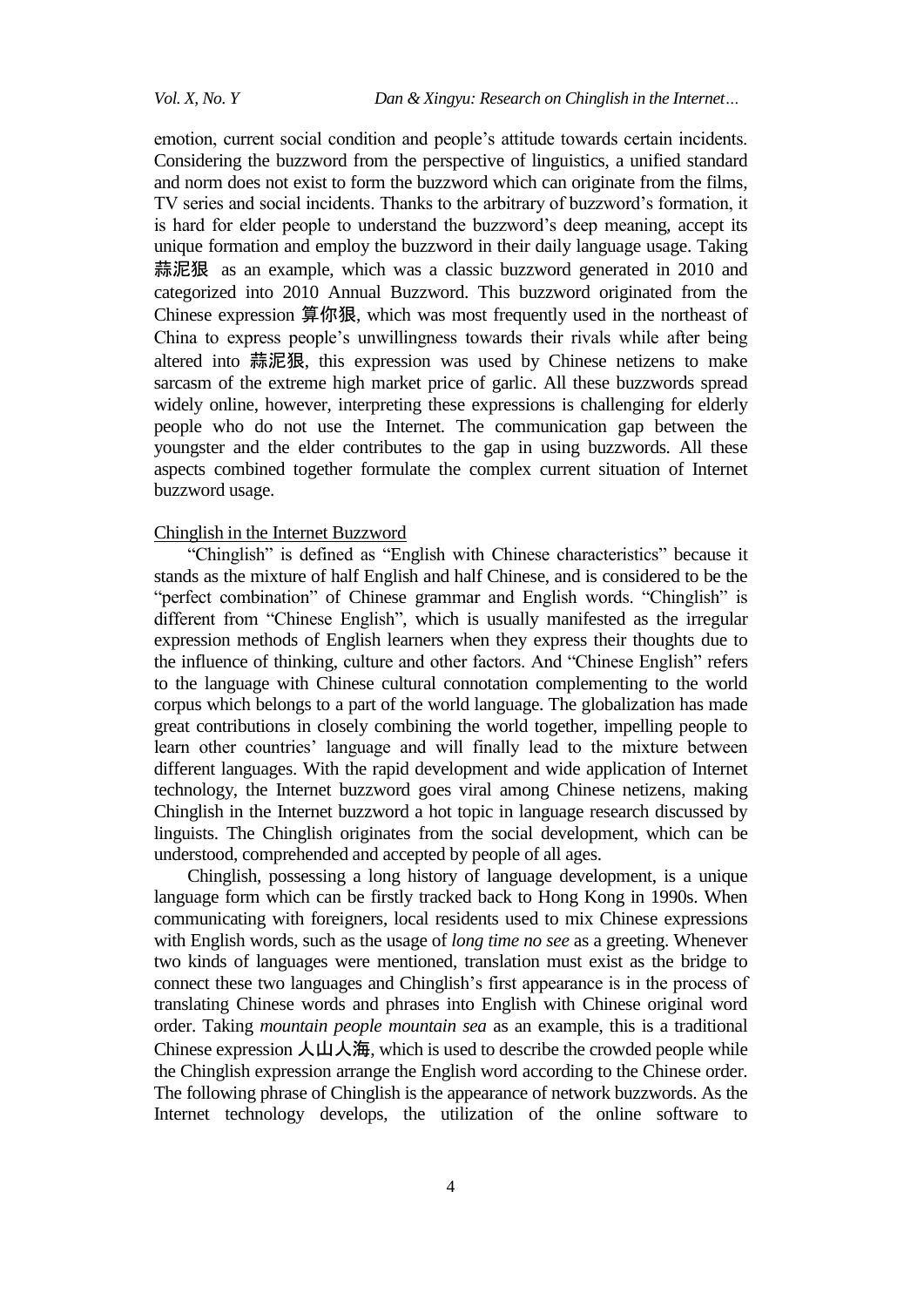communicate has gained popularity, causing the surge of network Chinglish buzzwords, such as *you can you up* and *no zuo no die*. The second category is the combination of pinyin and English word formation, such as *gelivable* and *ungeilivable*. This kind of buzzword combines pinyin and affixes of English words together to express people's current psychological condition, state and nature.

## *Sociolinguistics*

#### The Background of Sociolinguistics

Compared with other linguistics research subjects, sociolinguistics is a relatively nascent subject with the history of over 40 years. According to Newmeyer (2004) the emergence and development of sociolinguistics are closely related to the social conditions after the World War II. When the war ended, many countries tried to make the recovery from the devastating damages by carrying out national liberation movements to reopen economy and rejuvenate the whole society. During the process of launching these activities, many scholars and national officials realized that it was a challenging work to determine national language after the establishment of the national regime based on the fact that almost all the people could speak more than two languages thanks to the colonial rule with the long period of time. At the same period of time, some ethnic minority groups dedicated to fight for their equal rights while the language had become the barrier in the communication process. The liberation movements also reinvigorate woman's thoughts, giving them more space to consider about their own social identities, giving linguists impetus to consider whether our language perpetuates the gender inequality. Integrated together, all these factors promoted the study of social language, such as African American vernacular English and Chicano Spanish, which can be regarded as the social context in which sociolinguistics comes into being. Newmeyer's view illustrates this problem from the perspective of national integration and the changes of the world pattern (Newmeyer 2004).

However, the debate about the first person proposing the term "sociolinguistics" is still up in the air. According to Le Page (1974), the term "sociolinguistics" first appeared in the second edition of Eugene Nida's 1949 classic "Morphology" in the appendix to the Oxford English Dictionary published in 1986 (Le Page 1974). As an academic discipline, sociolinguistics was first mentioned in Hudson's paper "Sociolinguistics in India" in 1939. Hudson mentioned that Currie published an article entitled "Projection of Sociolinguistics: the relationship of speech to social status" in 1952, which was drafted in 1949 and published in 1952 (Hudson 2000). Since then Currie has laboriously claimed that he has priority in the establishment of the term "sociolinguistics" with constant effort. The following scholars who have made enduring efforts in the development of this academic discipline should be American sociolinguists such as Fishman, Helms and Rabov.

#### The Definition of Sociolinguistics

As globalization improves by leaps and bounds, the communication among the countries is becoming more and more frequent, making language indispensable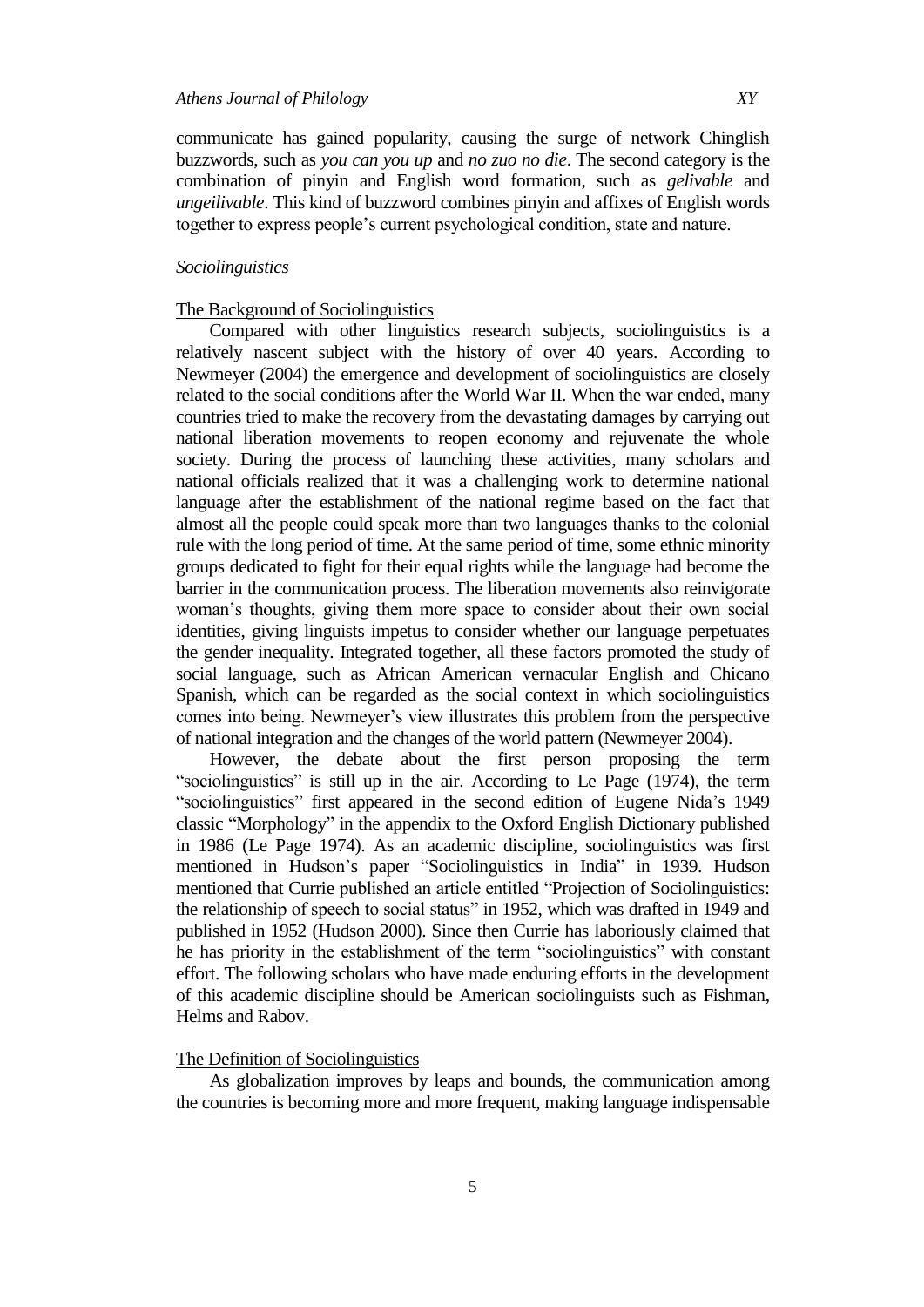in the communication process. Being a tool, language plays an essential role in the process of communication. Thanks to its significance, the enduring exploration towards the language has been made, leading to the emergence of many linguistics theories regarding the study of language variation and historical linguistics and sociolinguistics are two perspectives that are most used in the analysis of language variation. The study of linguistics from the perspective of historical development mainly follows the historical changes of language, which constantly changes according to the development of history, while the study of linguistics from the perspective of social context aims to put language into the overall social environment. Regarding linguistics from the perspective from social context, language generates and develops together with social development.

According to Holmes and Hudson (1999), sociolinguistics is the study of the relationship between people and society. In the view of sociolinguists, language will lack its theoretical basis without being carried out in the social context. The question that perplexes sociolinguists the most is that why people's expression varies according to the changes in social context and they have endeavored to explain these phenomena. The traditional linguistics used to make the exploration of the language variation from the historical perspective, neglecting the sociality of language and the emergence of sociolinguistics has compensated the vacancy of the analysis of language usage in society.

Being a product in the process of social development, language is inseparable from the social context and due to the fact that people's communication rests entirely on the society, endowing the analysis of language variation in social context more prominence in linguistic study. Some linguists state that language change in social context as "incomplete changes" while the diachronic language change is "complete change" and claim that the complete change deserves more attention compared with uncomplete change. However, the fact is that the incomplete language change lays foundation for complete change and the development of uncomplete language change can stimulate the development of complete language change. The development of technology prompts the birth of new things and the word's definition is considered as one of the elementary subjects in the linguistic research. Regarding the relation between people and society, four kinds relations existing in the current linguistics research, the social structure affects and determines the language structure; the social structure affects and determines the social structure; there is no relationship between language and society; admitting the existence of relation between language and society while it is not the perfect time to analyze the relation.

#### The Schools of Sociolinguistics

When it comes to the discussion of the academic schools of sociolinguistics, scholars are basically categorized into two schools: one is based on dichotomy classification, and is divided into macro sociolinguistics and micro sociolinguistics, and the other is based on the tripartite classification, which the baseline follows the chronic line of main school in the development of sociolinguistics, the development of sociolinguistics, it can be divided into the sociological school of language represented by Fishman, the school of discourse culture represented by Hymes and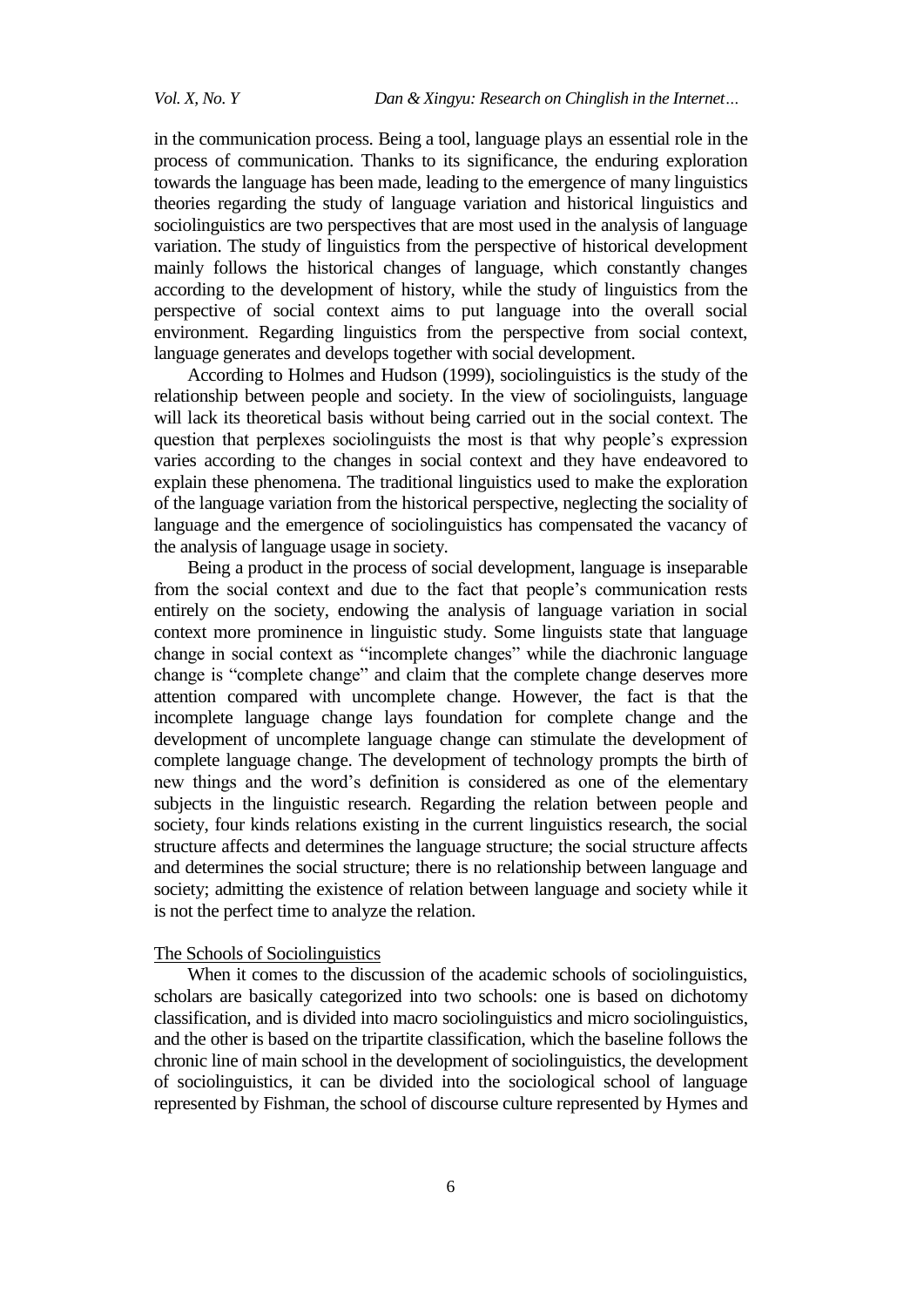the school of linguistic variation represented by Labov. This paper will illustrate the sociolinguistics schools based on the tripartite classification. Fishman, the pioneer of sociolinguistics, proposed the Sociological School of Language in his book *Sociology of Language*, who believed that the language could be divided into two categories, descriptive social language and dynamic social language (Fishman 1972). The sociology of descriptive language refers to the language that explains the language usage phenomenon of the social group which can be accepted by people in the social community. Dynamic sociology of language aims to explain and answer questions such as "what factors contribute to the changes in language use and behavior of social groups". Fishman's research covers the macro level of language division (including linguistic, ethnic, religious activities), language planning and vocabulary are included. As the representer of school of discourse culture, Hymes (1974) pioneered in enlarging the research field of discourse cultural communication (Hymes 1974). In his book, *Foundations of Sociolinguistics*, Hymes states that the main aim of the sociolinguistics is to analyze the language's culture and communication function. According to Hymes (1974), the main research target of sociolinguistics is to illustrate human culture and people's social communication phenomena rather than language itself. In the book, Hymes proposed three targets of sociolinguistics research, which are sociolinguistics deals with the social problems and language usage, sociolinguistics studies the linguistic reality in the social context, and sociolinguistics is also the linguistics formed in social communication. According to Hymes (1974), sociolinguistics focuses on the penetration between language forms and language social functions that produce different forms of expression of language in society. The main contribution of the school of linguistic variation represented by Labov is his research on the variation and quantification of Massa's Vineyard and New York urban dialects with sociolinguistics methods.

# *Research on Chinglish in the Internet Buzzwords from the Perspective of Sociolinguistics*

With the rapid development of Internet technology, the access towards the Internet becomes even more facilitate, making people more addicted to the Internet which gives the linguist opportunity to collect the language data which can be viewed as the basis to analyze people's language behavior under different social context. Once being collected, the most frequently used words by netizens online can be obtained, among which the top ten words are defined as the annual buzzwords. All these words root in Chinese Internet environment and is utilized by Chinese netizens to demonstrate their opinion and attitude towards social current condition. As a subject primarily aiming to illuminate the relation between language and social condition, sociolinguistics should be employed in analyzing the Chinglish in the Internet buzzwords.

## The Relation Between the Network Buzzword and the Society

Since 2003, China's mainstream newspaper began to select the top ten buzzwords annually and authoritative language institutions will jointly release the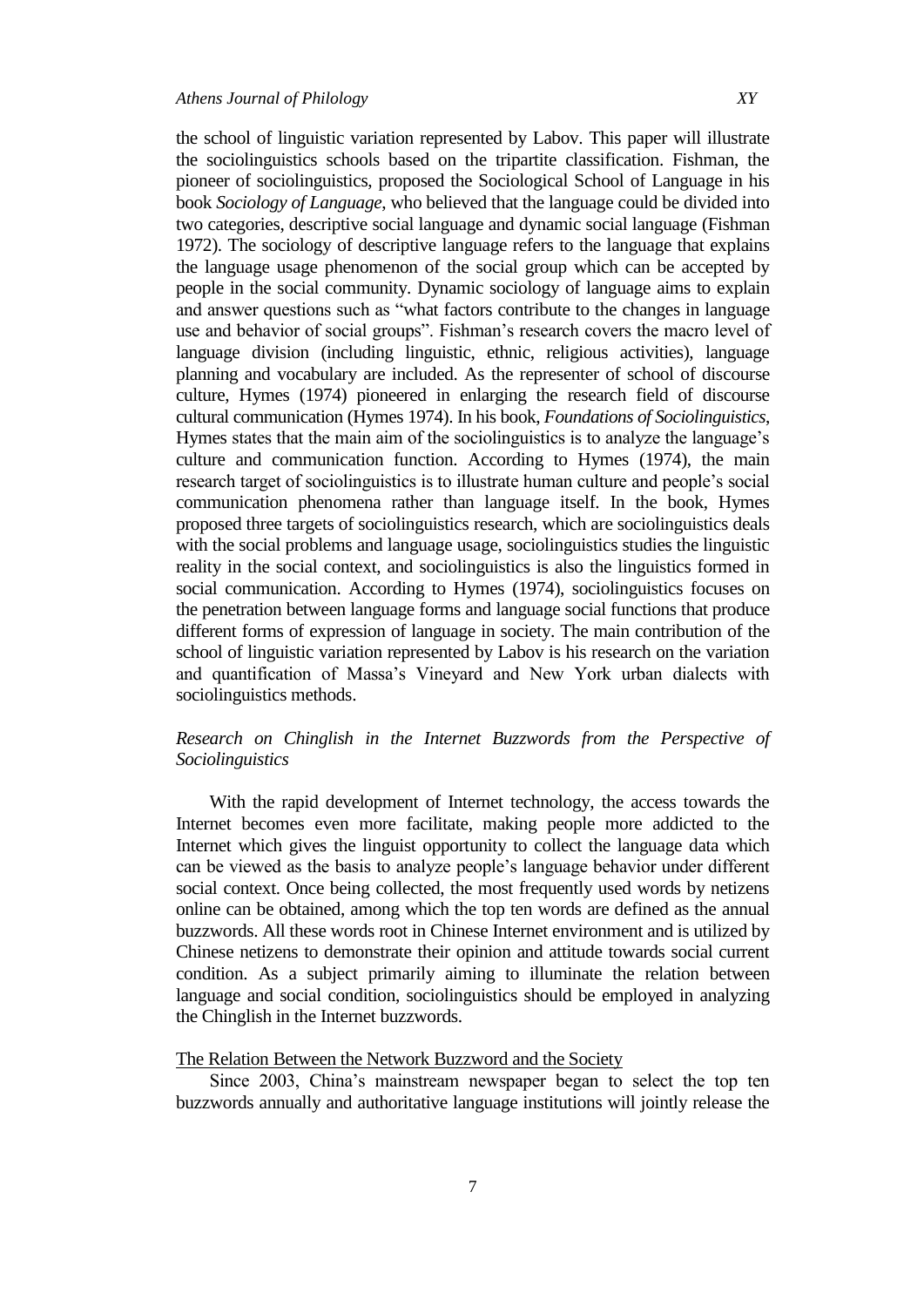list of annual top ten buzzwords. Thanks to the media's attention, the widespread of buzzword has attracted social attention. Through the analysis of buzzword, the overall condition regarding the development of economy, politics and culture can be comprehended. The buzzword can be viewed as the most direct indicator which can embody the changes in economy, society and culture. Compared with other normal vocabulary, buzzwords can reflect the characteristics of the current cultural and social changes, making it essential to conduct research in buzzword. Taking 蒜泥狠、糖高宗and 姜你军as the example, all these three expressions are the alternation of 算你狠、唐高宗and 将你一军, which are used to express the depressing attitude with the defiant tone towards their rivals. These three altered expressions generate from the surging market price of garlic, sugar and ginger, which raised the heat discussion among the Chinese netizens and a huge amount of people satirized that the price was too high to make the purchase of these vegetables. Bearing this sarcasm in mind, people innovated these expressions to reflect the social condition of 2010, which can be used as evidence for the latter generation to analyze the social condition at that period of time. Considering the buzzword summarized from the last year, the top ten to one are 人民至上、逆行 者、飒、后浪、神兽、直播带货、双循环、打工人、内卷、凡尔赛文学 and the English translated version are *Put people and life first, heroes in harm's way, dashing, younger generation, godbeast, live streaming, dual-cycle economic model, dagongren (laborer), involution, Versailles literature* respectively. All these buzzwords epitomize the social condition in 2021, *put people and life first* was proposed in the speech of President Xi Jinping to combat the spread of the COVID-19 with joint efforts. The *heroes in harm's way* is the expression used by Premier Li Keqiang to show respect to those healthcare workers from across the nation to support epidemic control. The word *dashing* used to describe people that are lively and spirited and the Chinese netizens borrowed the word to represent the female who have made great contributions in combating the COVID-19. During the process of fighting against the epidemic, the younger Chinese generation showed their spirit and dedication by participating actively in the fight, giving the whole nation an access to re-identify the younger generation. The phrase *younger generation* is adopted by Chinese netizens to show their appreciation towards Chinese young people. The *godbeast* is the result of the epidemic, which is used to refer the children who could not go to school thanks to the epidemic, making their parents insane by spending nearly whole day at home. All these expressions above are the result of epidemic, which is the most direct reflection of the social condition at that period of time. By analyzing the definition of these expressions, people can have an overall understanding towards the social condition under the spread of COVID-19. *Versailles literature* is a kind of literature used to describe the behavior of mocking online with humblebrag. The most essential of this literature is that the celebrities often disguise their boasts as complaints or seemingly modest statements. Chinese netizens imitate the Versailles literature's typical expression so as to satirize the celebrities, which can unveil people's sarcasm towards the Versailles literature.

From the comparison between the network buzzword in 2010 and 2020, the relation between network buzzword and society can be easily recognized. With the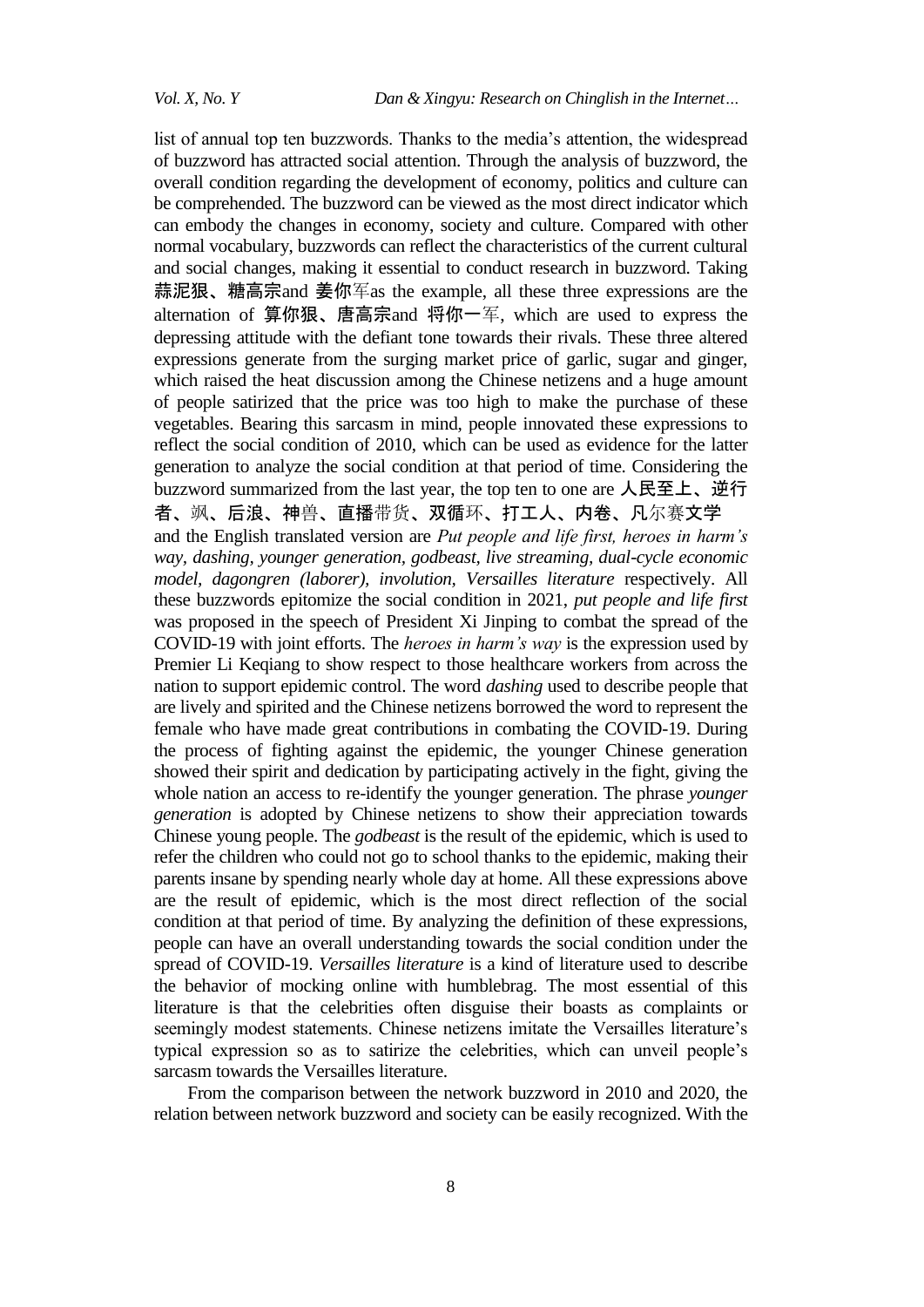## *Athens Journal of Philology XY*

analysis of the buzzword in 2010, the current market condition with the surging price of vegetable can be comprehended by the latter generation while the analysis of the top ten network buzzwords can reveal the social condition under the spread of COVID-19, making following generation available to outline the general social condition and giving foreigners a better understanding towards the Chinese real social condition under the influence of the coronavirus. With the characteristic of reflecting the social condition, it is even more prominent to illustrate the Chinglish in the Internet buzzword from the perspective of sociolinguistics.

## The Reason of Chinglish's Emergence from the Perspective of Sociolinguistics The Internal Language Causes

In search for the reason of the Chinglish in the network buzzword, the internal language reason stands as a powerful contributor to the popularity of Chinglish on the Internet. From the linguistic perspective, many Chinese words and expressions have no equivalence in English, which will lead to the inaccurate translation. Concerning this linguistic gap between Chinese and English, Chinese netizens created some Chinglish expressions to give an accurate description about Chinese unique social condition, such as 作and 给力 with no equivalence in English, promoting the emergence of *no zuo no die* and *geilivable*, which were used to picture Chinese social condition with a more accurate meaning. Chinese scholars also combined Chinese with English grammar, by adding the negative prefixes in front of the *geilivable* and change it into *negeilivable*, extending the meaning of this expression.

With the facilitate communication between the countries, people from different nations can exchange their ideas through the Internet, giving the Chinglish expression more access to transfer around the world. The language exchange between different language groups will produce the mutual influence and finally alter the expression's original meaning. Being spread to other Englishspeaking countries, the Chinglish expression gained popularity, making the expression lose its original language characteristics, which leads to the result that the application of the Chinglish become the more appropriate one to describe the social condition. As a Chinglish expression, *people mountain people sea* means that there are a lot of people in some place, very crowded, usually used to describe a big event or place which was used mostly by Chinese netizens while gained popularity in foreign countries and was included in the Oxford Dictionary. According to the statistics, the number of new Chinglish terms included in the Oxford Dictionary is 245, which counts more than 5% in the total number of new terms. In 2014, *you can you up* and *no can no bb* have been added into the Urban Dictionary, a satirical crowdsourced online dictionary of slang words and phrases. The popularity of Chinglish reveals that this unique expression has become a certain approach to observe the whole nation as well as demonstrates the increasing strength of China.

## The sociocultural causes

The sociocultural changes also pose great impacts on the network buzzword. As the globalization develops in depth, the communication between countries has been linked closely, giving Chinese and English a more extensive application in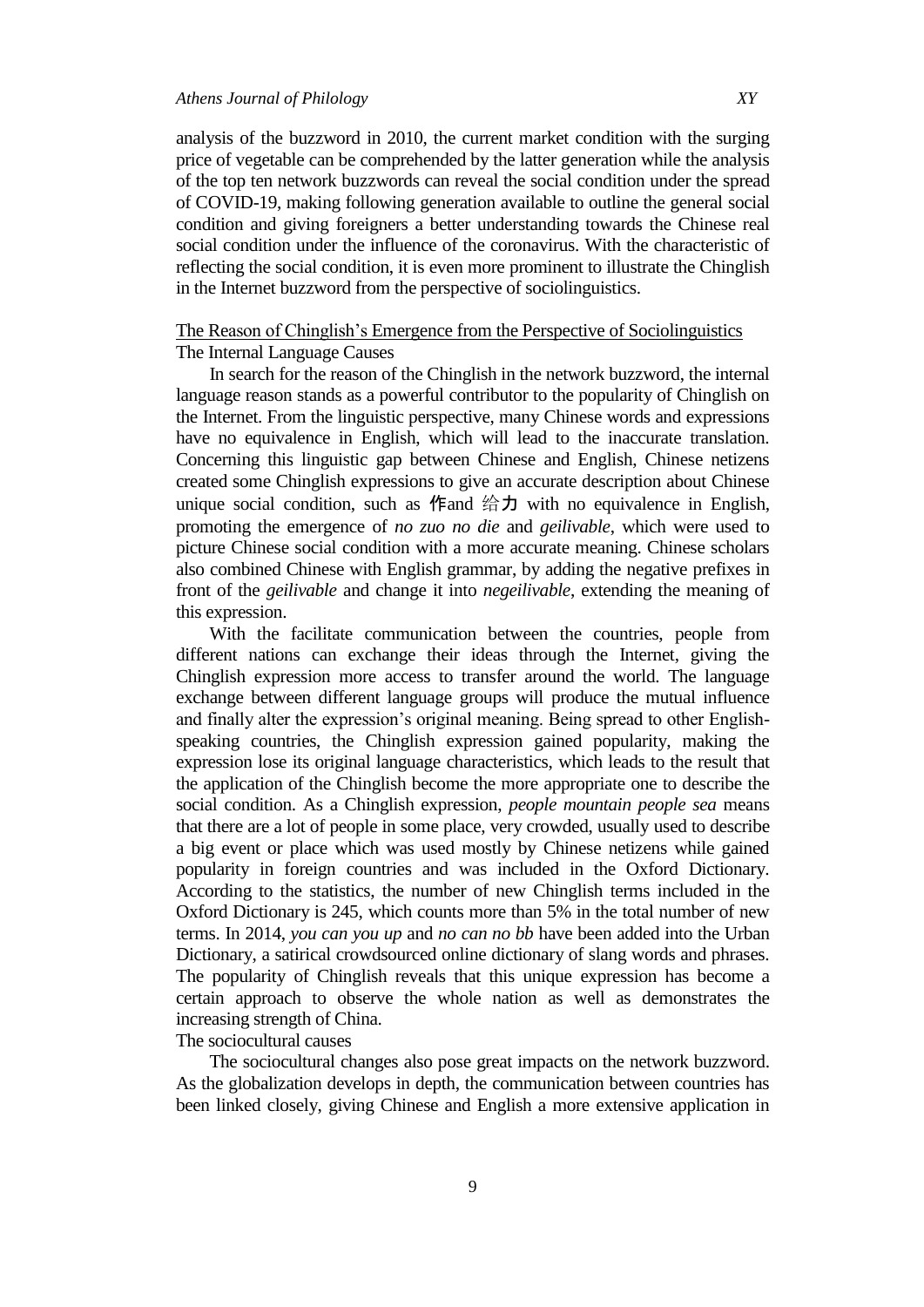people's daily language use. With the increasing number of Chinese people learning English and more foreigners choose to learn Chinese, the integration of two languages has been realized, providing a favorable environment for Chinese netizens to create new network buzzwords.

The appearance of Internet buzzword is a phenomenon combined with linguistic and cultural characteristics. The generation and development of buzzword has been greatly influenced by social changes in political, economic and cultural aspects. The political element not only defines the nature of the buzzword but also renders the political characteristic to the buzzword, making it distinctive from other buzzwords. The last few years have witnessed the birth of the network buzzword with political traits such as *targeted poverty alleviation, Beijing-Tianjin-Hebei integration* and *the new norm* are three buzzwords summarized from 2014, 2015 and 2016 respectively. The linguistic variation diverts according to the changes in political aspect of the society, demonstrating the fact that the buzzword can reflect the political condition in the society. The economic aspect in the society can be regarded as the second sociocultural cause which contributes to the emergence of the Chinglish in Internet buzzword. As the economy develops, China has now become as the world's second largest economic power, which can greatly increase people's living standards. Through reform and opening up, China has gained more momentum in economic development, with which Chinese people have plenty time to experience lives in all rounds. The buzzword such as *the economic downturn, mass entrepreneurship* and *mobile payment* are the response to the rapid economic development as well as people's improving living standard. The cultural changes also make promotions to the emergence of buzzword. With the slack policies together with the development of Internet, the restriction for people to connect with people from other countries has alleviated. The language creation has been stimulated with the basis of the obscure boundary between country and the birth of new ideas and viewpoints. The cultural exchanges among countries have been deepened which give people passion to create new things, resulting the emergence of a large number of network buzzwords. The expression like *go die, online celebrity* and *MOOC* are the reflection of sociocultural condition.

## **Conclusion**

As the product of the social change, the function of Internet buzzword has both sides. On the one side, through the analysis of the Internet buzzword, the current social condition can be revealed. With the use of Internet buzzword, people's communication efficiency can be simplified. Being one of the main users of this Internet buzzword, teenagers who prefer to chase for fashion can build their culture confidence and realize their own national identities. With these exchanges in language, Chinese and English can gain improvements so as to strengthen the communication capability.

While on the other hand, the use of the Internet buzzword also has some shortcomings in the real application of language. The wide use of buzzword in